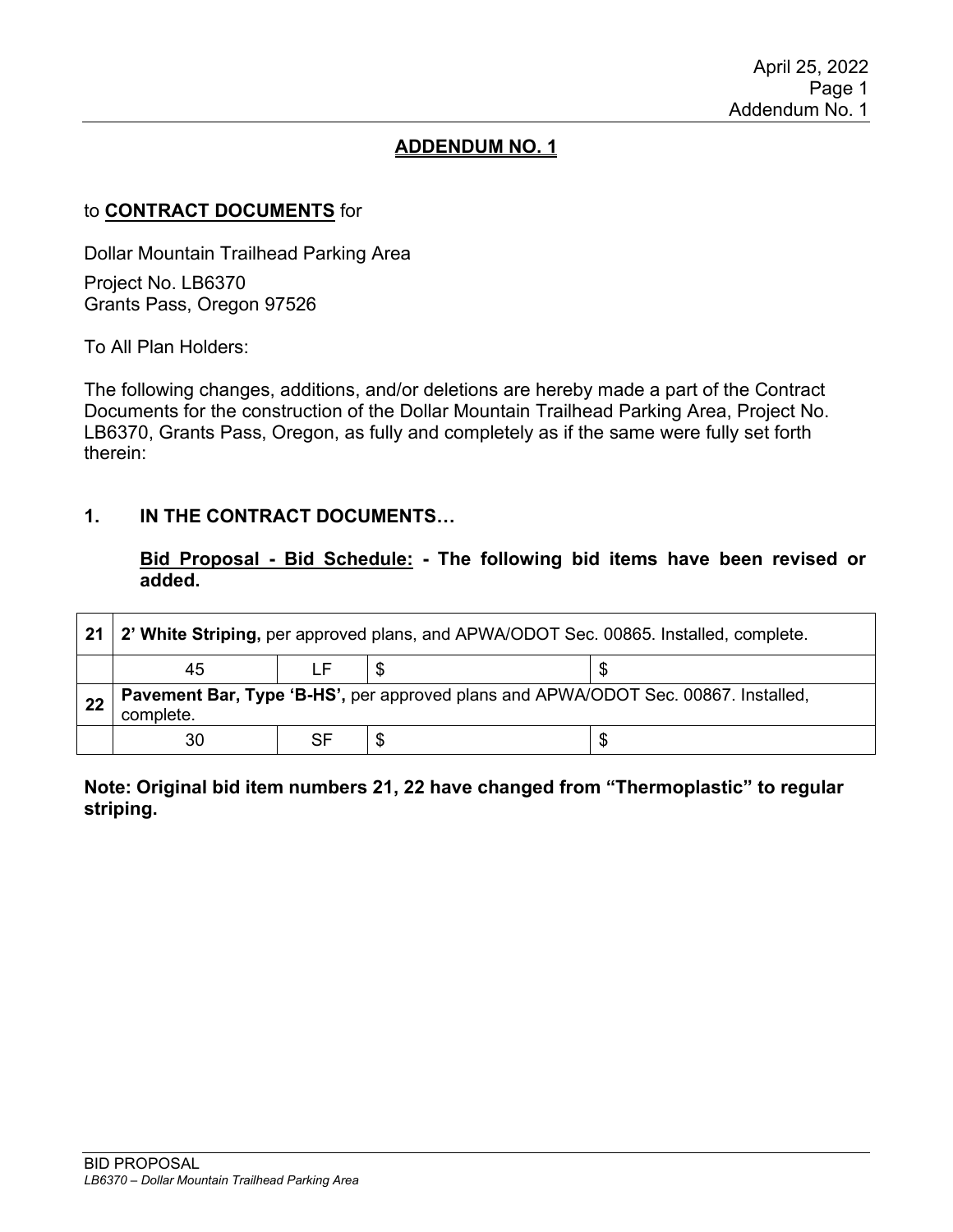# **2. CLARIFICATIONS…**

#### **Revised Bid Schedule is FOUR pages.**

- LIGHT SPECIFICATIONS ARE FOUND ON PAGE 6 OF 7 ON CONSTRUCTION PLANS.
- LIGHTS ARE TO BE FURNISHED AND INSTALLED BY CONTRACTORS.
- CHECK OREGON DEPARTMENT OF FORESTRY WEBSITE FOR INDUSTRIAL FIRE RESTRICTIONS AND FOLLOW THE RECOMMENDED GUIDELINES. [Oregon Department of Forestry Industrial Fire Restrictions](https://gisapps.odf.oregon.gov/firerestrictions/ifpl.html)

#### **ATTACHED ARE THE FOLLOWING:**

- **REVISED PAGES OF THE BID SCHEDULE (4 PAGES)**
- PLEASE NOTE THAT BID ITEMS HAVE BEEN **REVISED**

#### **PLEASE USE THESE REPLACEMENT PAGES WHEN SUBMITTING YOUR BID.**

All Bidders shall acknowledge receipt and acceptance of this Addendum No. 1 by signing in the space provided and submitting the signed Addendum with the bid. Bids submitted without this Addendum will be considered irregular and may not be accepted.

RECEIPT OF THIS ADDENDUM IS ACKNOWLEDGED AND CONDITIONS ARE HEREBY

AGREED TO THIS DAY OF 2022.

Bidder's Name (Company) (Signature)

BY:

**END OF ADDENDUM NO. 1**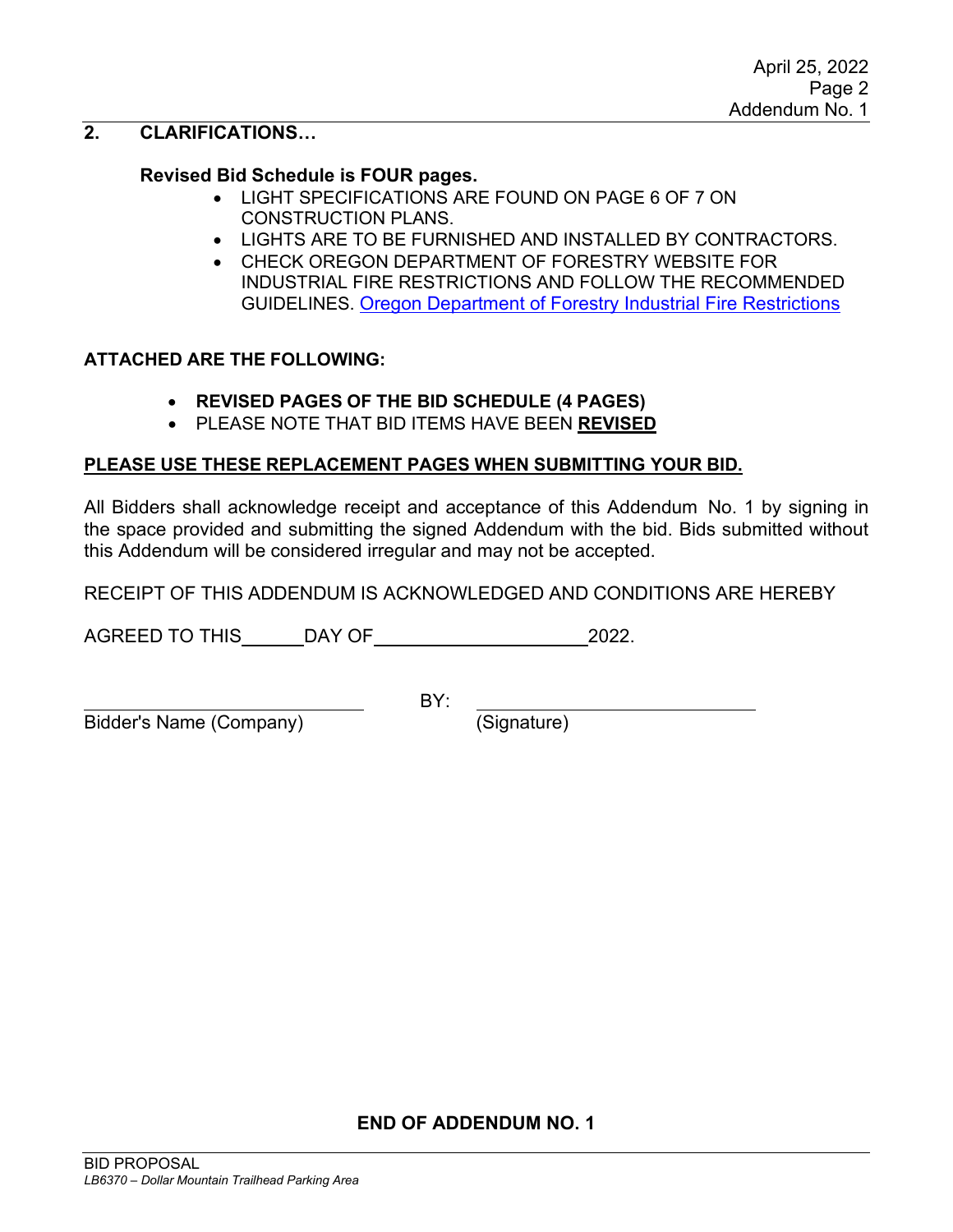# **BID SCHEDULE**

# **Dollar Mountain Trailhead Parking Area LB6370**

| <b>PART 00200 - TEMPORARY FEATURES AND APPURTENANCES</b> |                                                                                                                                                                                                                                                                                        |           |                   |                        |  |
|----------------------------------------------------------|----------------------------------------------------------------------------------------------------------------------------------------------------------------------------------------------------------------------------------------------------------------------------------------|-----------|-------------------|------------------------|--|
| Item                                                     | Quantity                                                                                                                                                                                                                                                                               | Unit      | Unit Price (Fig.) | <b>Extended Amount</b> |  |
| 1                                                        | Mobilization, move in of equipment and materials per APWA/ODOT Sec.<br>00210, installed, complete.                                                                                                                                                                                     |           |                   |                        |  |
|                                                          |                                                                                                                                                                                                                                                                                        | LS        | \$                | \$                     |  |
| $\mathbf{2}$                                             | Work Zone Traffic Control, includes TCD, TCM and TCP per approved plans,<br>M.U.T.C.D., and APWA/ODOT Sec. 00225 and 00225.90 (b), complete.                                                                                                                                           |           |                   |                        |  |
|                                                          |                                                                                                                                                                                                                                                                                        | LS        | \$                |                        |  |
| 3                                                        | Erosion & Sediment Control, per approved plans and APWA/ODOT Sec.<br>00280.00 Inlet Protection, Dust Control, Sediment Fence, Biofilter Bags, installed<br>complete.                                                                                                                   |           |                   |                        |  |
|                                                          |                                                                                                                                                                                                                                                                                        | <b>LS</b> | \$                | \$                     |  |
| 4                                                        | Construction Staking, lay out and set construction stakes and marks to<br>establish the lines, grades, and slopes necessary for project completion, per<br>Special Provisions Sec. 00150.15 (c).                                                                                       |           |                   |                        |  |
|                                                          |                                                                                                                                                                                                                                                                                        | <b>LS</b> | \$                | \$                     |  |
|                                                          | PART 00300 - ROADWORK                                                                                                                                                                                                                                                                  |           |                   |                        |  |
| 5                                                        | Removal of Structures and Obstructions, includes removal and proper<br>disposal of existing pipe, AC, curb & gutter and sidewalk and saw cutting or other<br>methods of cutting pavement, per approved plans and APWA/ODOT Sec.<br>00310.and 00291.20(c), (Hazardous Waste), complete. |           |                   |                        |  |
|                                                          |                                                                                                                                                                                                                                                                                        | LS        | S                 |                        |  |
| 6                                                        | General Earthwork (Excavation), per approved plans and APWA/ODOT<br>Section 00330.                                                                                                                                                                                                     |           |                   |                        |  |
|                                                          |                                                                                                                                                                                                                                                                                        | <b>LS</b> | \$                | \$                     |  |
| 7                                                        | Subgrade Geotextile, Permeable, non-woven, per approved plans and<br>APWA/ODOT Sec. 00350. Installed, complete.                                                                                                                                                                        |           |                   |                        |  |
|                                                          | 47                                                                                                                                                                                                                                                                                     | <b>SY</b> | S                 | \$                     |  |
| 8                                                        | Subgrade Geotextile, woven, per approved plans and APWA/ODOT Sec.<br>00350. Installed, complete.                                                                                                                                                                                       |           |                   |                        |  |
|                                                          | 563                                                                                                                                                                                                                                                                                    | SY        | \$                | \$                     |  |
| 9                                                        | Asphalt Pavement Cutting, per approved plans and APWA/ODOT Section<br>0000310 and City pavement cut policy.                                                                                                                                                                            |           |                   |                        |  |
|                                                          | 104                                                                                                                                                                                                                                                                                    | LF        | \$                | \$                     |  |
| 10                                                       | Clearing and Grubbing, per approved plans and APWA/ODOT Section<br>0000320, including all vegetation and trees marked for removal and stump<br>grinding and/or removal when necessary.                                                                                                 |           |                   |                        |  |
|                                                          | 1                                                                                                                                                                                                                                                                                      | LS        | \$                | \$                     |  |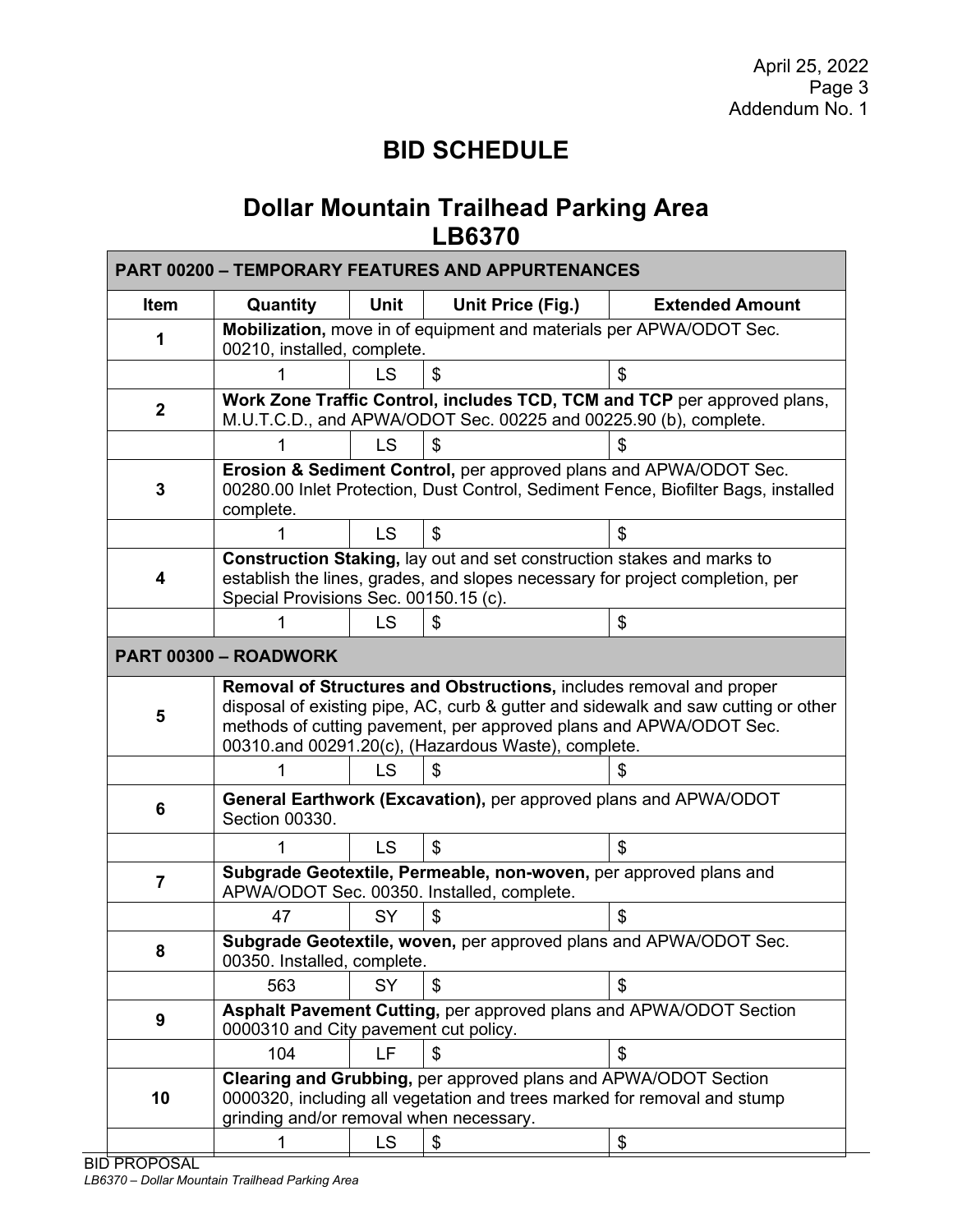| <b>PART 00400 - DRAINAGE AND SEWERS</b> |                                                                                                                                                                                                                                                                     |           |                                                                   |    |  |
|-----------------------------------------|---------------------------------------------------------------------------------------------------------------------------------------------------------------------------------------------------------------------------------------------------------------------|-----------|-------------------------------------------------------------------|----|--|
| 11                                      | Install 3" Storm Drainpipe, Perforated PVC, 0'-5' Depth, per approved plans,<br>per GP300 and APWA/ODOT Sec. 00445. Includes connection to storm drain<br>system, trench excavation, bedding and compacted backfill per APWA/ODOT<br>Sec.00405, installed complete. |           |                                                                   |    |  |
|                                         | 96                                                                                                                                                                                                                                                                  | LF        |                                                                   | \$ |  |
| 12                                      | Open Graded Crushed Rock, per approved plans, APWA/ODOT Sec. 00430.<br>Varying thickness of $2^n - \frac{3}{4}$ " clean open graded, crushed rock gap graded, w/ no<br>significant fines. Installed complete for roadway construction.                              |           |                                                                   |    |  |
|                                         | 54                                                                                                                                                                                                                                                                  | <b>TN</b> | \$                                                                | S  |  |
| 13                                      | Loose Riprap Class 50, native material bedding incidental this item, per<br>approved plans.                                                                                                                                                                         |           |                                                                   |    |  |
|                                         | 5                                                                                                                                                                                                                                                                   | TN        | \$                                                                | \$ |  |
| <b>PART 00600 - BASES</b>               |                                                                                                                                                                                                                                                                     |           |                                                                   |    |  |
| 14                                      | Aggregate Base Course, Varying thickness of 3/4"-0 aggregate, compacted in<br>place, per approved plans and APWA/ODOT Section 00640, 00641 and 02630.<br>Installed complete for roadway construction.                                                               |           |                                                                   |    |  |
|                                         | 306                                                                                                                                                                                                                                                                 | <b>TN</b> | \$                                                                | \$ |  |
|                                         | <b>PART 00700 - WEARING SURFACES</b>                                                                                                                                                                                                                                |           |                                                                   |    |  |
| 15                                      | Asphalt Pavement, 1/2" dense, Level 2 mix, 3" compacted thickness, per<br>APWA/ODOT Section 00744. Includes any minor valve or manhole adjustments.<br>Installed complete.                                                                                          |           |                                                                   |    |  |
|                                         | 96                                                                                                                                                                                                                                                                  | <b>TN</b> | \$                                                                | \$ |  |
| 16                                      | Pervious Concrete Pavement, 6" thick, per approved plans. Includes saw<br>cutting, pavement removal, any minor valve or manhole adjustments. Installed<br>complete.                                                                                                 |           |                                                                   |    |  |
|                                         | 360                                                                                                                                                                                                                                                                 | <b>SF</b> | \$                                                                | \$ |  |
| 17                                      | Concrete Curb, Type "C", per approved plans, GP700 and APWA/ODOT Sec.<br>00759, includes excavation, curb openings per detail, installed complete.                                                                                                                  |           |                                                                   |    |  |
|                                         | 298                                                                                                                                                                                                                                                                 | LF        | \$                                                                |    |  |
| 18                                      | Concrete Sidewalk Ramp with Truncated Domes (Yellow), per approved<br>plans, GP756 and APWA/ODOT Section 00759. Includes saw cutting, removal of<br>curb and gutter, excavation, base rock, concrete flatwork, truncated domes, curb,<br>installed complete.        |           |                                                                   |    |  |
|                                         | 141                                                                                                                                                                                                                                                                 | <b>SF</b> | \$                                                                | \$ |  |
| 19                                      | 6" Thick Decomposed Granite Path, per approved plans, includes excavation,<br>installed complete.                                                                                                                                                                   |           |                                                                   |    |  |
|                                         | 136                                                                                                                                                                                                                                                                 | <b>SF</b> | \$                                                                | \$ |  |
|                                         |                                                                                                                                                                                                                                                                     |           | <b>PART 00800 - PERMANENT TRAFFIC SAFETY AND GUIDANCE SYSTEMS</b> |    |  |
| 20                                      | Parking Lot Striping, per approved plans, installed complete.                                                                                                                                                                                                       |           |                                                                   |    |  |
|                                         | 1                                                                                                                                                                                                                                                                   | LS        | \$                                                                | \$ |  |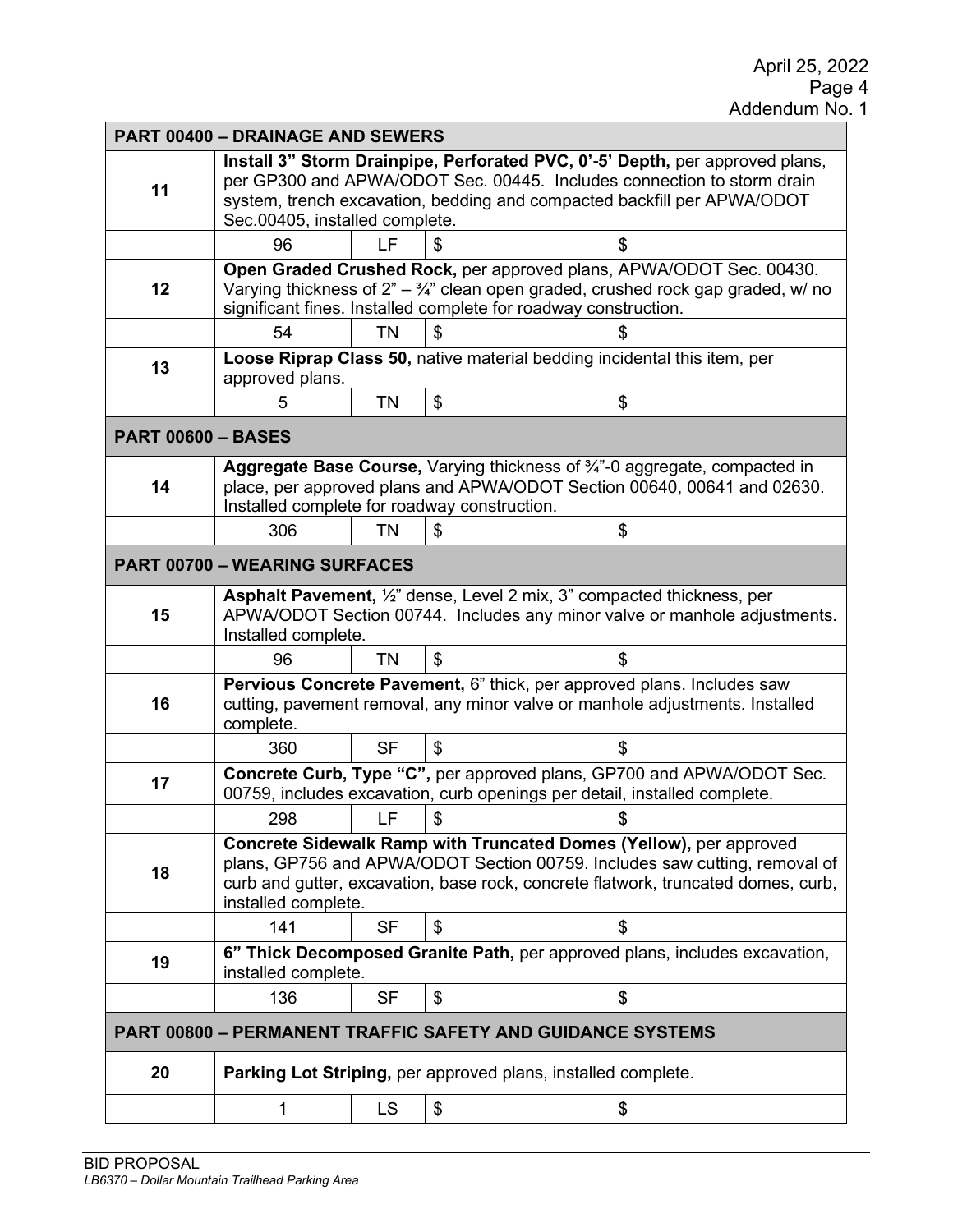## April 25, 2022

Page 5

| 21                                                                     | 2' White Striping, Per approved plans, and APWA/ODOT Sec. 00865. Installed,                                                     |           |    |    |  |  |  |
|------------------------------------------------------------------------|---------------------------------------------------------------------------------------------------------------------------------|-----------|----|----|--|--|--|
|                                                                        | complete.                                                                                                                       |           |    |    |  |  |  |
|                                                                        | 45                                                                                                                              | LF.       | \$ | \$ |  |  |  |
| 22                                                                     | Pavement Bar, Type 'B-HS', per approved plans and APWA/ODOT Sec.                                                                |           |    |    |  |  |  |
|                                                                        | 00867. Installed, complete.                                                                                                     |           |    |    |  |  |  |
|                                                                        | 30                                                                                                                              | SF        | \$ | \$ |  |  |  |
| <b>PART 00900 - PERMANENT TRAFFIC CONTROL AND ILLUMINATION SYSTEMS</b> |                                                                                                                                 |           |    |    |  |  |  |
| 23                                                                     | Street Light Foundation, per approved plans, and APWA/ODOT Sec. 00963, at<br>location shown, installed complete.                |           |    |    |  |  |  |
|                                                                        |                                                                                                                                 | EA.       | \$ | \$ |  |  |  |
| 24                                                                     | Brighta 40-Type 3 Street Light, per approved plans and APWA/ODOT Sec.<br>00962, at location shown, installed complete.          |           |    |    |  |  |  |
|                                                                        | 2                                                                                                                               | EA        | \$ | \$ |  |  |  |
| <b>PART 01000 - RIGHT OF WAY DEVELOPMENT AND CONTROL</b>               |                                                                                                                                 |           |    |    |  |  |  |
| 25                                                                     | Vegetation Restoration, hydroseeding of disturbed areas, per approved plans<br>and APWA/ODOT Section 01030. Installed complete. |           |    |    |  |  |  |
|                                                                        |                                                                                                                                 | <b>LS</b> | \$ | \$ |  |  |  |
| 26                                                                     | Driveway Chain Barrier, per approved plan. Installed complete.                                                                  |           |    |    |  |  |  |
|                                                                        | $\overline{2}$                                                                                                                  | EA        | \$ | \$ |  |  |  |
| 27                                                                     | Tree Protection Fencing, per approved plans and tree protection plan<br>specifications. Installed complete.                     |           |    |    |  |  |  |
|                                                                        |                                                                                                                                 | LS        | \$ | \$ |  |  |  |